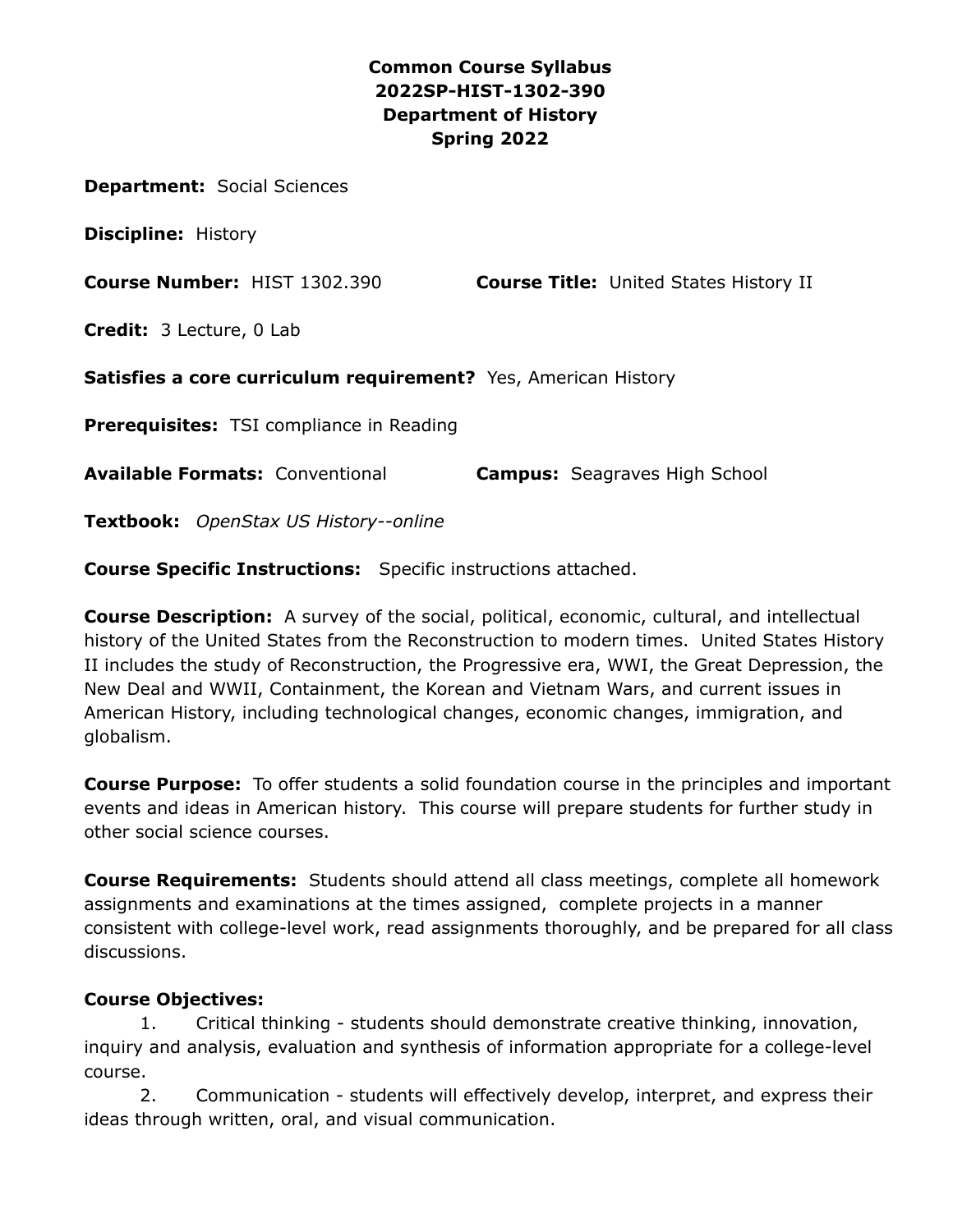3. Social responsibility - students will demonstrate intercultural competence, a knowledge of civic responsibility, and the ability to engage effectively in regional, national, and global communities.

4. Personal responsibility - students will demonstrate their abilities to connect choices, actions and consequences to ethical decision-making.

## **Learning Outcomes:**

- 1. Create an argument through the use of historical evidence
- 2. Analyze and interpret primary and secondary sources

3. Analyze the effects of historical, social, political, economic, cultural, and global forces on this period of United States history and translate this to current situations

**Cell phone policy:** Cell phone usage will follow the policy adopted by Seagraves High School.

**Language:** Students are expected to treat the instructor and fellow students with respect and to use appropriate language in class. Slang and poor grammar will not be allowed either in class orally or in written form.

**Testing:** All tests will last one hour. Once the test is begun, students will not be allowed to leave the classroom until the exam is submitted for grading. All tests will be taken on locked Chromebooks. **If we return to virtual learning, then tests will be taken on Zoom.** The use of electronics (smart phones and watches, computers, etc.) during an exam will earn students a zero on the exam. The affected student will be allowed to retake the test; however, it will be an all essay test. For other consequences, see the SPC policy on academic integrity.

Plagiarism violations include, but are not limited to, the following:

Turning in a paper that has been purchased, borrowed, or downloaded from another student, an online term paper site, or a mail order term paper mill;

Cutting and pasting together information from books, articles, other papers, or online sites without providing proper documentation;

Using direct quotations (three or more words) from a source without showing them to be direct quotations and citing them; or

Missing in-text citations.

Cheating violations include, but are not limited to, the following:

Obtaining any examination by stealing or collusion; Discovering the content of an examination before it is given; Using an unauthorized source of information (notes, textbook, text messaging, internet, apps) during an examination, quiz, or homework assignment; Entering an office or building to obtain an unfair advantage; Taking an examination for another;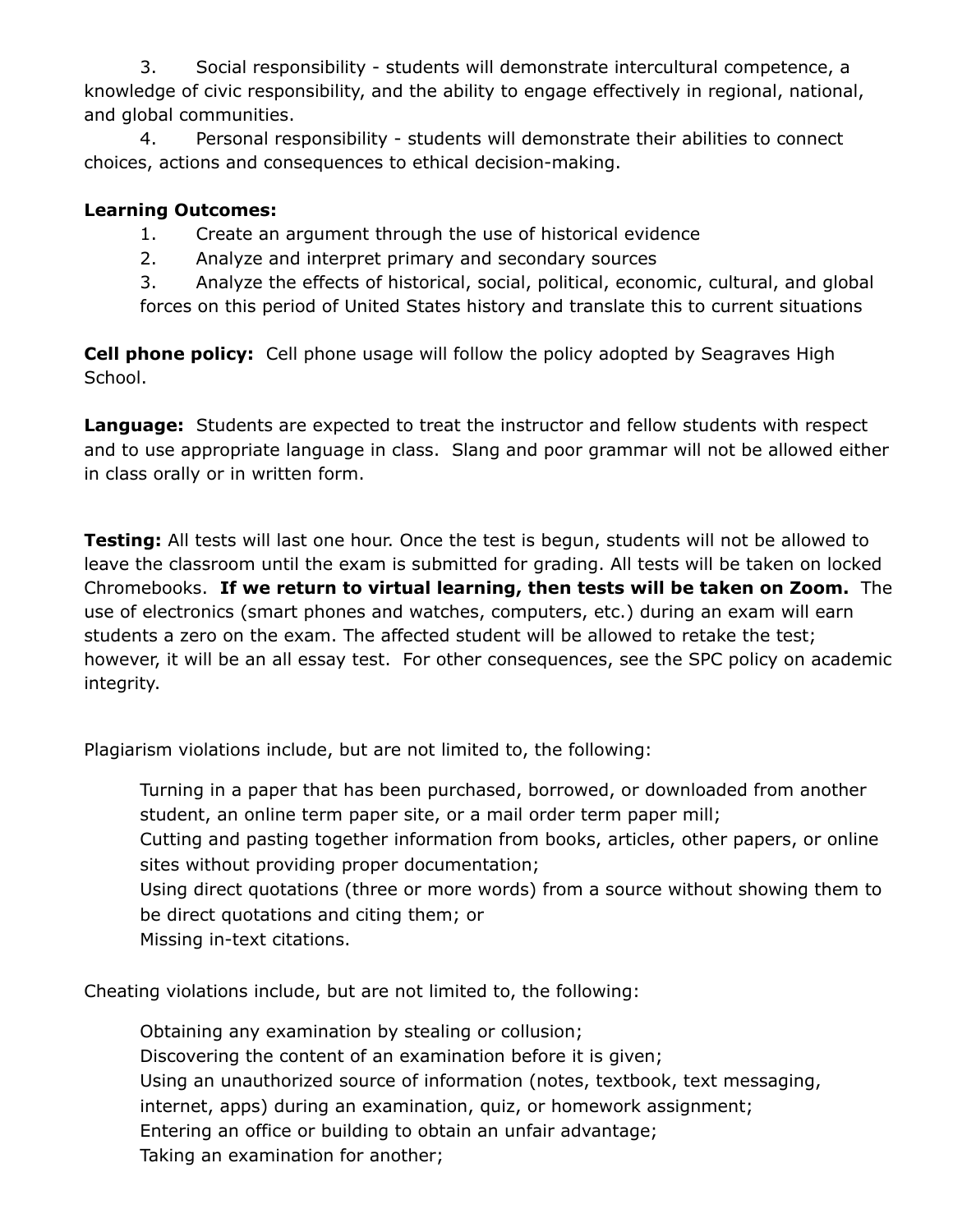Altering grade records;

Copying another's work during an examination or on a homework assignment; Rewriting another student's work in Peer Editing so that the writing is no longer the original student's;

Taking pictures of a test, test answers, or someone else's paper.

**Attendance Policy:** Attendance and effort are the most important activities for success in this course. Records of your attendance are maintained throughout the semester. Five (5) absences, *for any reason*, are allotted to the student for the semester. Tardies count as one-half (1/2) of an absence. Tardies will be applied for consistently being late to class, as deemed by the instructor and leaving class early. If this number is exceeded, the instructor has the right to drop you with a grade of F or an X, depending on their discretion.

## *The following statements are taken from the Employee Handbook:*

**Academic Integrity:** It is the aim of the faculty of South Plains College to foster a spirit of complete honesty and a high standard of integrity. The attempt of any student to present as his or her own any work which he or she has not honestly performed is regarded by the faculty and administration as a most serious offense and renders the offender liable to serious consequences, possibly suspension, but at the least a mandatory and irreparable zero. Dishonesty of any kind on examinations or on written assignments, illegal possession of examinations, the use of unauthorized notes during an examination, obtaining information during an examination from the textbook or from the examination paper of another student, assisting others to cheat, alteration of grade records, illegal entry or unauthorized presence in an office are examples of cheating. Complete honesty is required of the student in the presentation of any and all phases of course work. This applies to quizzes of whatever length, as well as to final examinations, to daily reports and to term papers. Offering the work of another as one's own, without proper acknowledgment, is plagiarism; therefore, any student who fails to give credit for quotations or essentially identical expression of material taken from books, encyclopedias, magazines and other reference works, or from the themes, reports or other writings of a fellow student, is guilty of plagiarism.

**Diversity Statement:** In this class, the teacher will establish and support an environment that values and nurtures individual and group differences and encourages engagement and interaction. Understanding and respecting multiple experiences and perspectives will serve to challenge and stimulate all of us to learn about others, about the larger world and about ourselves. By promoting diversity and intellectual exchange, we will not only mirror society as it is, but also model society as it should and can be.

**Disabilities Statement**: Students with disabilities, including but not limited to physical, psychiatric, or learning disabilities, who wish to request accommodations in this class should notify the Disability Services Office early in the semester so that the appropriate arrangements may be made. In accordance with federal law, a student requesting accommodations must provide acceptable documentation of his/her disability to the Disability Services Office. For more information, call or visit the Disability Services Office at Levelland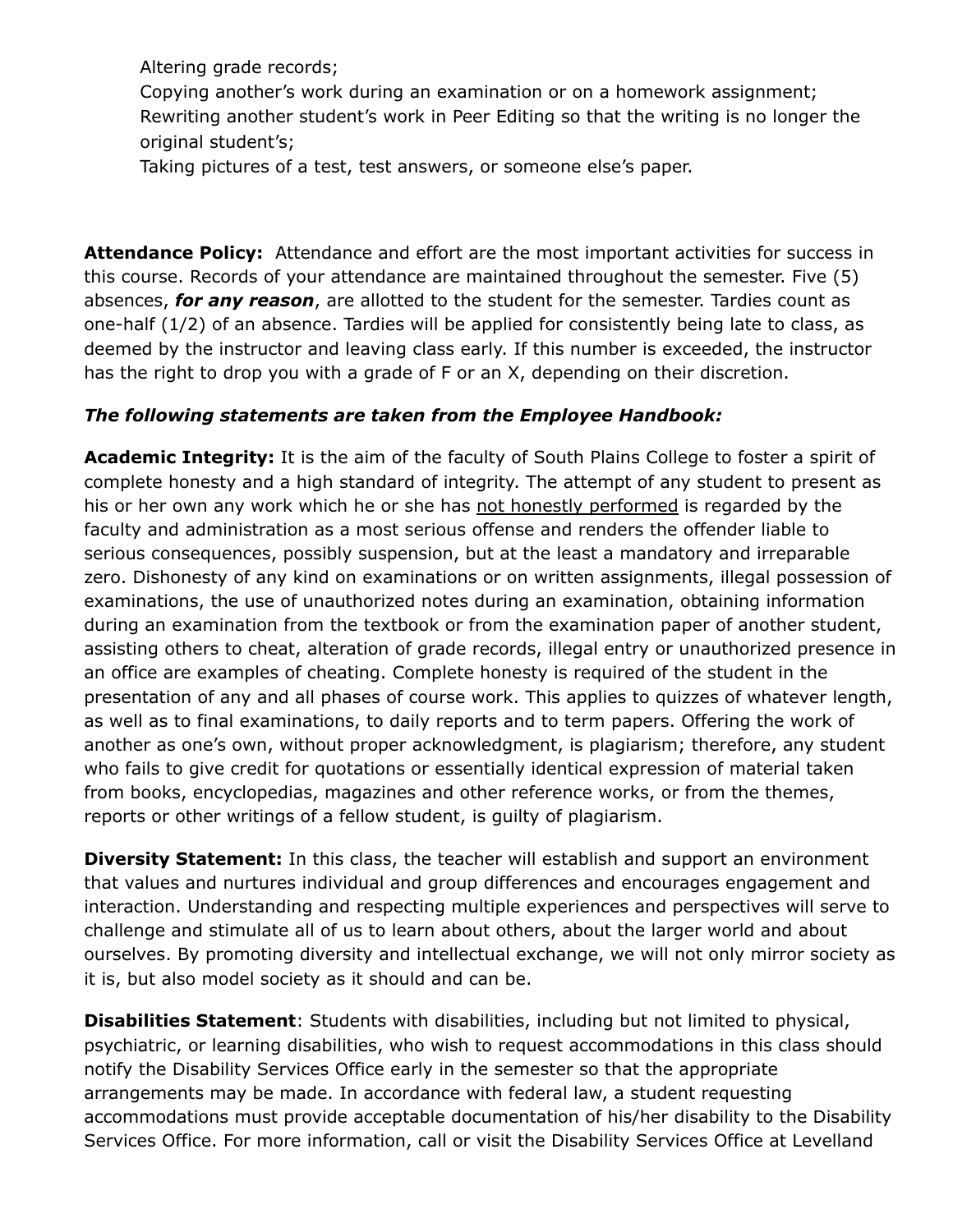(Student Health & Wellness Office) 806-716-2577, Reese Center (Building 8) 806-716-4675, or Plainview Center (Main Office) 806-716-4302 or 806-296-9611.

**Non-Discrimination Statement**: South Plains College does not discriminate on the basis of race, color, national origin, sex, disability or age in its programs and activities. The following person has been designated to handle inquiries regarding the non-discrimination policies: Vice President for Student Affairs, South Plains College, 1401 College Avenue, Box 5, Levelland, TX 79336. Phone number 806-716-2360.

**Title IX Pregnancy Accommodations Statement:** If you are pregnant, or have given birth within six months, Under Title IX you have a right to reasonable accommodations to help continue your education. To [activate](http://www.southplainscollege.edu/employees/manualshandbooks/facultyhandbook/sec4.php) accommodations you must submit a Title IX pregnancy accommodations request, along with specific medical documentation, to the Director of Health and Wellness. Once approved, notification will be sent to the student and instructors. It is the student's responsibility to work with the instructor to arrange accommodations. Contact the Director of Health and Wellness at 806-716-2362 or [email](http://www.southplainscollege.edu/employees/manualshandbooks/facultyhandbook/sec4.php) cgilster@southplainscollege.edu for assistance.

**Campus Concealed Carry**: Texas Senate Bill - 11 (Government Code 411.2031, et al.) authorizes the carrying of a concealed handgun in South Plains College buildings only by persons who have been issued and are in possession of a Texas License to Carry a Handgun. Qualified law enforcement officers or those who are otherwise authorized to carry a concealed handgun in the State of Texas are also permitted to do so. Pursuant to Penal Code (PC) 46.035 and South Plains College policy, license holders may not carry a concealed handgun in restricted locations. For a list of locations and Frequently Asked Questions, please refer to the Campus Carry page at: <http://www.southplainscollege.edu/campuscarry.php> Pursuant to PC 46.035, the open carrying of handguns is prohibited on all South Plains College campuses. Report violations to the College Police Department at 806-716-2396 or 9-1-1.

**SPC Bookstore Price Match Guarantee Policy:** If you find a lower price on a textbook, the South Plains College bookstore will match that price. The difference will be given to the student on a bookstore gift certificate! The gift certificate can be spent on anything in the store. The South Plains College bookstore will happily price match BN.com & books on Amazon noted as *ships from and sold by Amazon.com*. Online marketplaces such as *Other Sellers* on Amazon, Amazon's Warehouse Deals, *fulfilled by* Amazon, BN.com Marketplace, and peer-to-peer pricing are not eligible. They will price match the exact textbook, in the same edition and format, including all accompanying materials, like workbooks and CDs. A textbook is only eligible for price match if it is in stock on a competitor's website at time of the price match request. Additional membership discounts and offers cannot be applied to the student's refund. Price matching is only available on in-store purchases. Digital books, access codes sold via publisher sites, rentals and special orders are not eligible. Only one price match per title per customer is allowed.

**Covid 19 Statement:** Students will follow the mask and social distancing requirements at Seagraves High School. Masks **must** be worn entering the building, in the halls, and when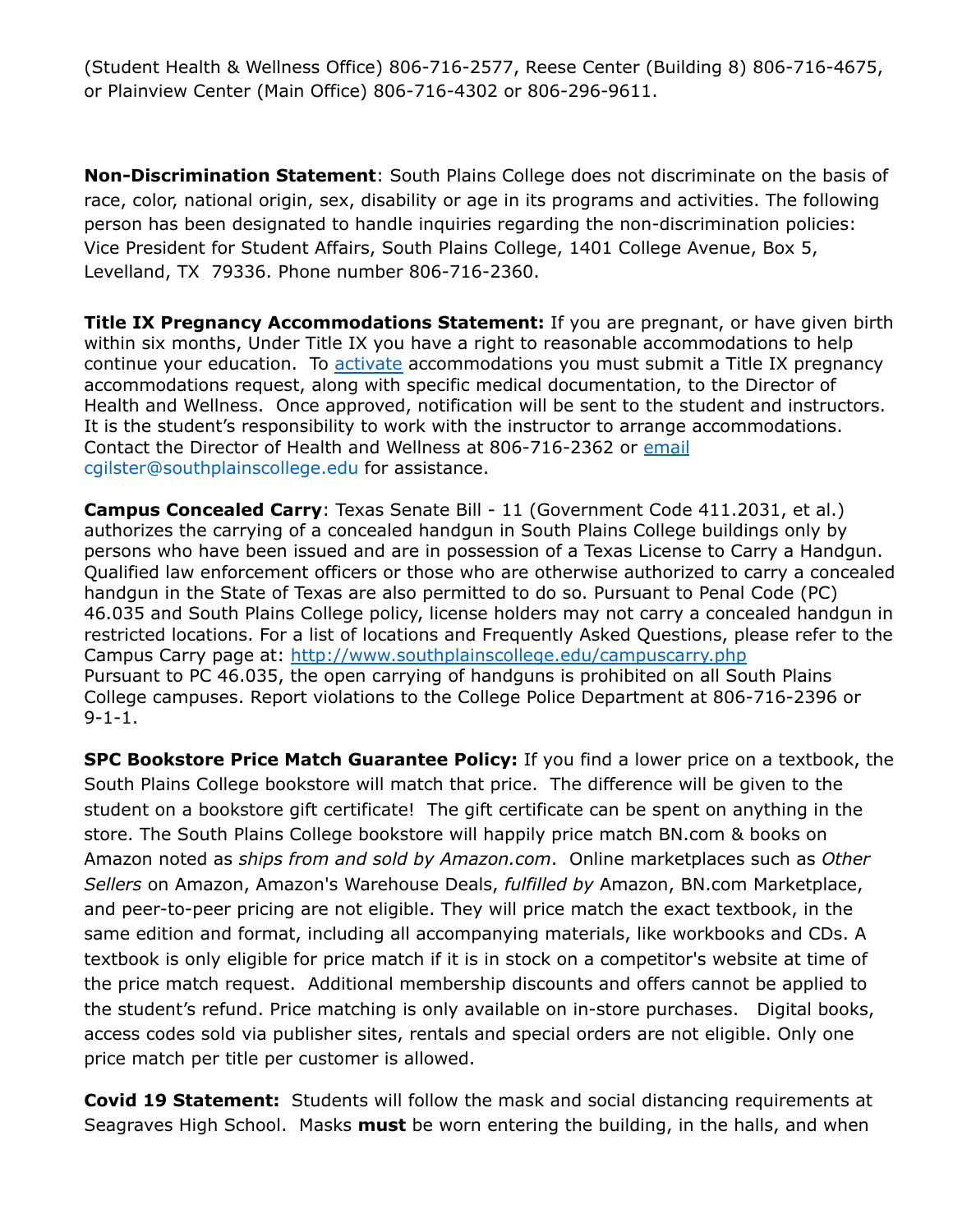moving about the classroom. **If** the classroom permits adequate social distancing, masks may be removed only **while** the student is seated in his/her assigned seat.

## **Dual Credit South Plains College/Seagraves High School HIST-1302-390-2022SP-VUICICH Monday-Friday 11:20-12:05 pm**

Instructor: Judy Vuicich Email: judy.vuicich@seagravesisd.com Room: 47 Phone: 806-387-2520 ext 239 Office Hours: 3:00-4:00pm

### **South Plains College History Department**

Course Requirements:

1. Read the assigned pages in the textbook and in *OpenStax US History*. Reading assignments will be given throughout the year. Test questions will come from extra reading as well as lectures and videos.

- 2. Read assigned articles and watch assigned videos.
- 3. Access to a computer for Blackboard assignments. Link: [http://spc.blackboard.com](http://spc.blackboard.com/)
- 4. Listen to various lectures (including video lectures) and take notes.

5. Study notes and assigned readings so that contributions to class discussions are at a college-appropriate level.

6. Take written exams consisting of multiple choice, fill-in-the-blank, and essay questions.

7. Work on projects and writing assignments that assimilate readings, notes, discussions, and personal research.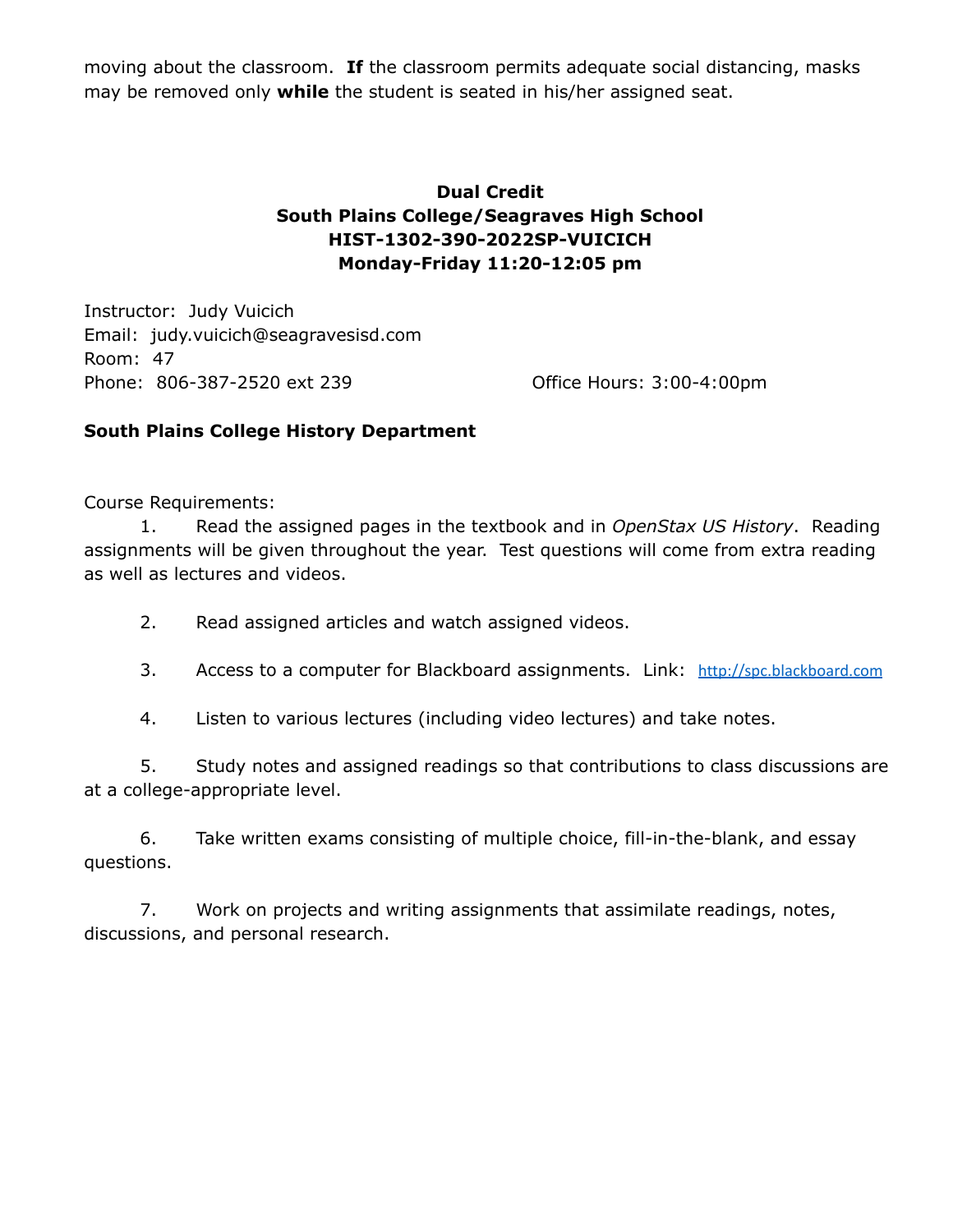# **Ms. Vuicich's Syllabus HIST-1302-390-2021SP**

### **Course Evaluation/Grading:**

| 10% |
|-----|
| 10% |
| 10% |
| 10% |
|     |
| 10% |
| 10% |
| 10% |
| 10% |
| 10% |
| 10% |
|     |

Total: 100%

Class discussions and journals will be rewarded with different positive bonuses, such as bonus points or omit a question on exams.

Students will have the opportunity to retake an exam. The retake will consist of essays. No bonuses will be allowed on retakes.

The final exam is not comprehensive.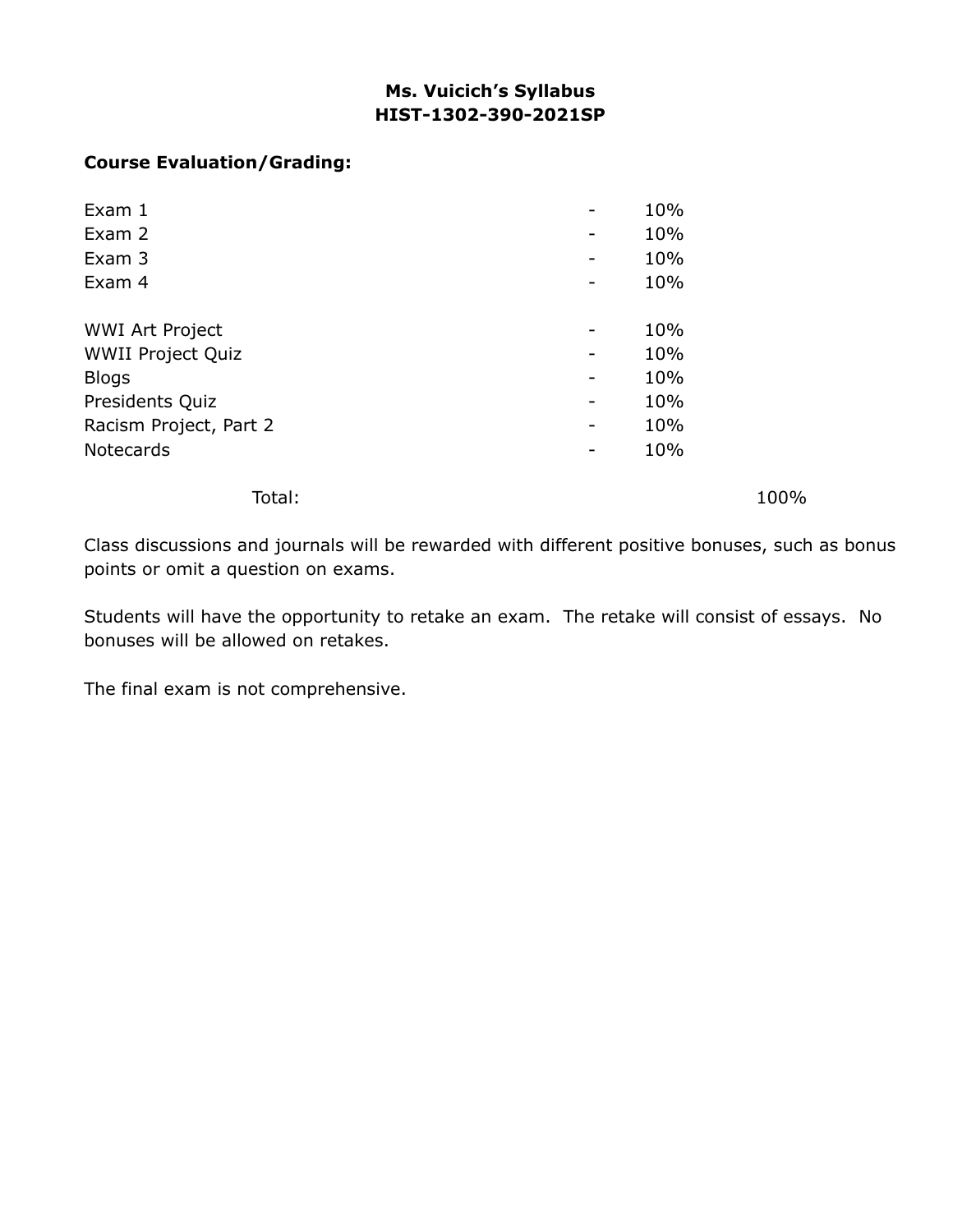## **Ms. Vuicich's Syllabus HIST-1302-390-2022SP**

## **Schedule: (This is a general schedule; however, due to high school activities, this could change and lectures may be extended to FLEX period at least by-monthly.)**

| January 4               | <b>Reconstruction (Assassination of</b><br>Lincoln and Johnson admin.) | 15                      |                                    |
|-------------------------|------------------------------------------------------------------------|-------------------------|------------------------------------|
| 5                       |                                                                        | 16                      |                                    |
| 6                       |                                                                        | 17                      | <b>WWI</b>                         |
| $\overline{\mathbf{z}}$ | Grant                                                                  | 18                      |                                    |
| 11                      |                                                                        | 21                      | <b>Holiday</b>                     |
| 12                      |                                                                        | 22                      |                                    |
| 13                      |                                                                        | 23                      |                                    |
| 14                      | Hayes, Garfield, Arthur, Cleveland                                     | 24                      | (No lecture)                       |
| $17$                    | <b>Holiday</b>                                                         | 25                      |                                    |
| 18                      |                                                                        | 28                      | <b>Review, WWI Art Project Due</b> |
| 19                      |                                                                        | March 1                 | <b>Unit 2 Test</b>                 |
| 20                      |                                                                        | $\overline{\mathbf{2}}$ | Harding, Coolidge, Hoover          |
| 21                      |                                                                        | 3                       |                                    |
| 24                      | <b>Harrison and Cleveland</b>                                          | 4                       |                                    |
| 25                      |                                                                        | $\overline{\mathbf{z}}$ | (UIL District) Or                  |
| 26                      | (No lecture)                                                           | 8                       | FDR and the New Deal               |
| 27                      |                                                                        | $\mathbf{9}$            |                                    |
| 28                      | Review                                                                 | 10                      |                                    |
| 31                      | <b>Unit 1 Test</b>                                                     | 11                      |                                    |
| February 1              | <b>McKinley and T. Roosevelt</b>                                       | $14 - 18$               | <b>Spring Break</b>                |
| $\mathbf{2}$            |                                                                        | 21                      |                                    |
| 3                       |                                                                        | 22                      | <b>WWII</b>                        |
| $\overline{\mathbf{4}}$ |                                                                        | 23                      |                                    |
| $\overline{\mathbf{z}}$ |                                                                        | 24                      |                                    |
| 8                       |                                                                        | 25                      |                                    |
| 9                       | (No lecture)                                                           | 28                      |                                    |
| ${\bf 10}$              | <b>Taft and Wilson</b>                                                 | 29                      |                                    |
| ${\bf 11}$              |                                                                        | 30                      |                                    |
| 14                      | <b>Student Holiday</b>                                                 | 31                      |                                    |